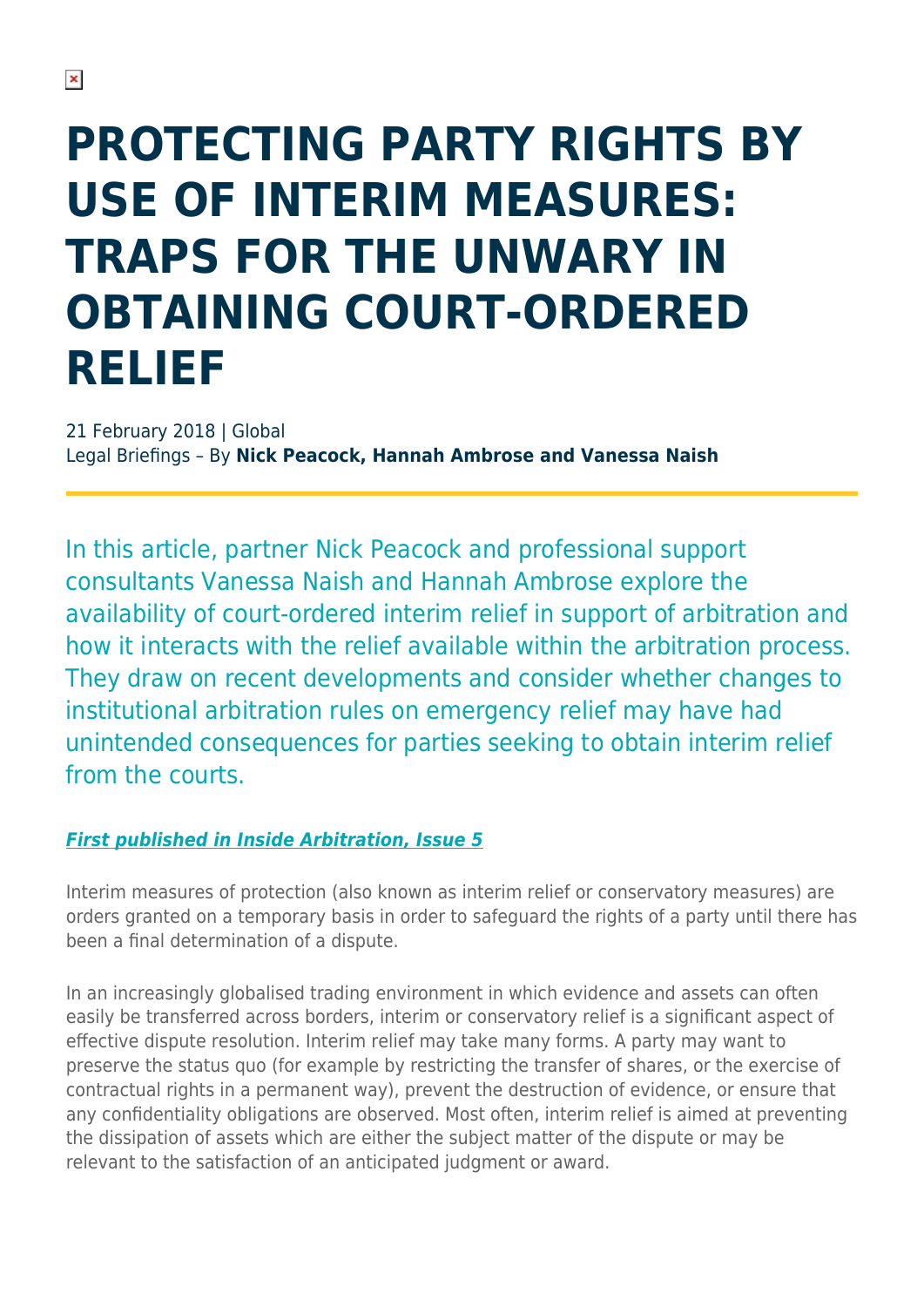The use of interim relief in litigation is well recognised. Yet interim relief is no less significant in international arbitration. The importance of timely and effective interim relief is recognised by the leading arbitration institutions including the ICC, LCIA, SIAC, SCC, Swiss Chambers, AAA-ICDR and

HKIAC. A number of these institutions will constitute an arbitral tribunal on an expedited basis to assist in cases of urgency. More recently, many institutions have introduced an emergency arbitrator (EA) facility: where an arbitrator is appointed for the sole purpose of determining urgent interim applications in a short timescale before the main tribunal is constituted.

Options for interim relief before an arbitral tribunal are therefore available. However, for many commercial parties, court-ordered interim relief may still be preferable. Court-ordered relief has a number of potential benefits, including the ability to seek ex parte relief, and to ensure that the relief binds third parties when that is needed to make it effective (for example, a freezing injunction against accounts held at third party banks).

#### **THE FIRST PORT OF CALL FOR COURT-ORDERED INTERIM RELIEF: THE COURTS OF THE SEAT?**

The most natural forum for the grant of court-ordered interim relief in support of an arbitration is often the court of the seat of arbitration. In most jurisdictions which are regarded as supportive of international arbitration, the scope of the court's power to grant interim relief is set out in the arbitration law of that jurisdiction, and the extent of this power is one important factor for parties to consider when choosing their seat of arbitration.

A further relevant consideration when choosing a seat is the type of interim relief available to ensure that, if a dispute arises, relief will be both effective and efficient. For example, where assets are spread across multiple jurisdictions, it may be time-consuming and inefficient to make multiple separate applications for relief in the courts of different jurisdictions, even assuming those courts would entertain such applications. A number of courts are empowered to grant a freezing order that extends to assets located outside of its jurisdiction. Worldwide freezing orders are available from the English court (and others) in support of arbitration and, indeed, have even been granted in circumstances where the seat was London but there were no assets within the jurisdiction (U&M Mining Zambia Ltd v Konkola Copper Mines Plc [2014] EWHC 3250 (Comm)).

#### **FOREIGN COURT PROCEEDINGS THREATENED?**

It may be possible to seek anti-suit relief in anticipation of foreign court proceedings in breach of an arbitration agreement, even if no arbitration has been started. The English Supreme Court has been prepared to grant such relief (See Ust-Kamenogorsk Hydropower Plant JSC (Appellant) v AES Ust-Kamenogorsk Hydropower Plant LLP (Respondent) [2013] UKSC 35, where proceedings in Kazakhstan were threatened in breach of an agreement providing for arbitration in London).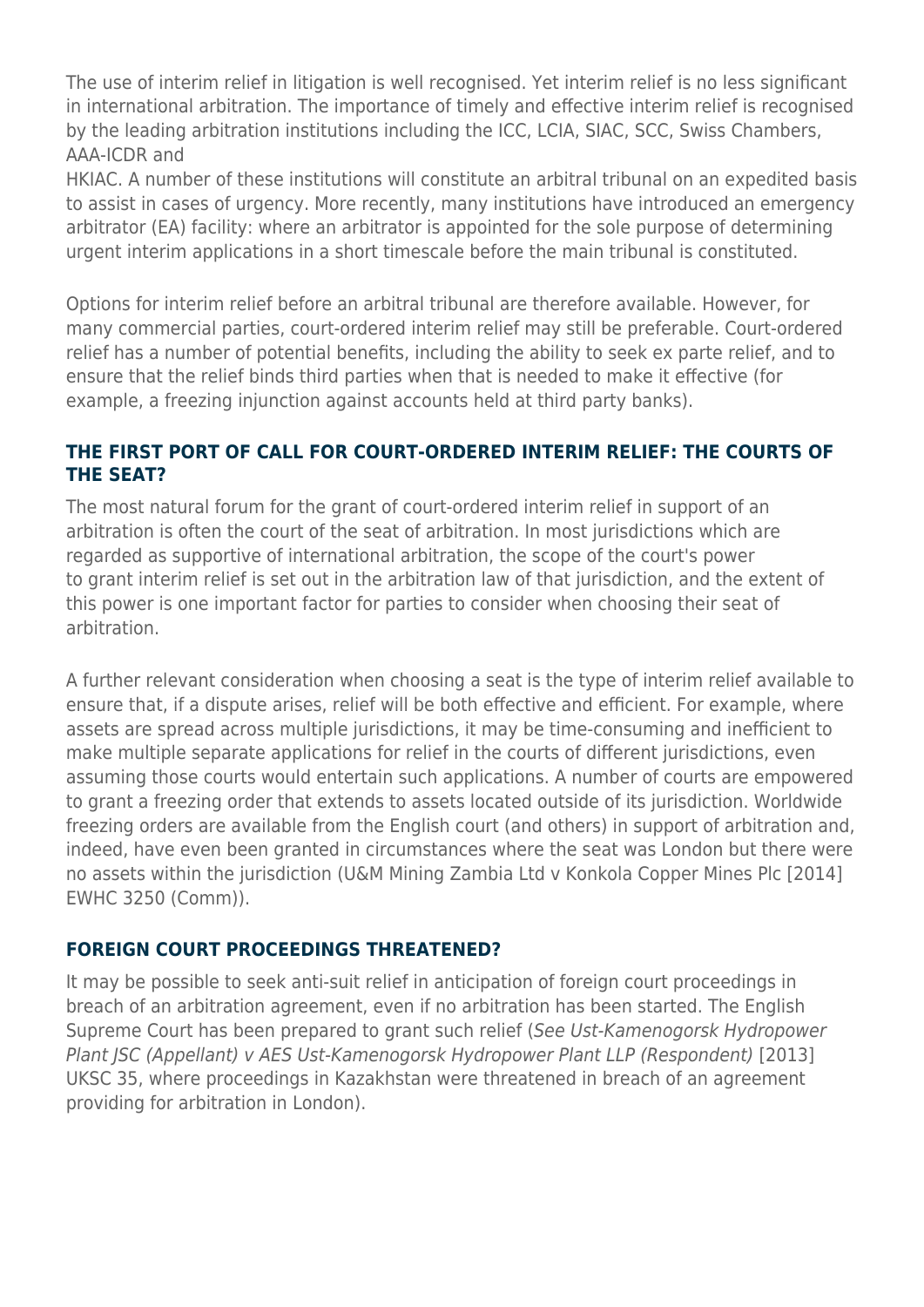#### **WHERE SHOULD YOU MAKE AN INTERIM RELIEF APPLICATION: ARBITRATION OR COURT?**

#### **Key considerations**

Is interim relief in support of arbitration available in the courts which have jurisdiction over the counterparty and/or assets in question? Are there any restrictions on seeking court relief in the law of the seat?

Does the application need to be made "ex parte" (ie without the other side being notified of the application in advance) in order for the measure to be effective?

Is the relief sought urgent? If so, how urgent?

Has the arbitral tribunal been constituted? If not, can you seek expedited constitution, or relief from an EA? Can a tribunal (or EA) act effectively in granting the relief sought (for example, does the relief sought need to bind third parties)?

Would the counter-party be likely to comply with an order for interim relief from the tribunal? Would it comply with an order from the available court?

Are there any restrictions in the arbitration agreement or the institutional arbitration rules on seeking interim relief?

#### **OTHER OPTIONS FOR COURT-ORDERED INTERIM RELIEF: WHERE WILL RELIEF BE MOST EFFECTIVE?**

The courts of the seat will often be the most obvious forum in which to seek interim relief. However, in some cases, a party may be able to get effective relief from courts in another jurisdiction – for example, where the types of relief available are more advantageous, if the relief would be more effective if granted by the court of the respondent's domicile or where the relief is to protect assets which are located in another jurisdiction.

#### **The courts of the seat will often be the most obvious forum in which to seek interim relief.**

The statutory framework governing arbitration in a number of jurisdictions includes a power of the court to grant relief in support of arbitration proceedings wherever they are seated. The English court is able to grant interim relief where the seat of arbitration is outside England. Many other jurisdictions take the same approach, for instance, the Cypriot courts – a jurisdiction which is often used as a financial hub – also have this power. Commercial parties have used similar proceedings to good effect to obtain relief from the courts of the situs (for example, in the jurisdiction where physical assets are targeted by the interim relief application, or the jurisdiction where a debt is due to the respondent which the applicant wishes to attach).

However, the possibility of "forum shopping" for interim relief outside the court of the seat should not be exaggerated. Even though a court may have the power to grant relief, it may not consider it appropriate to exercise that power. The English court recently dismissed an application for interim relief where there was already litigation in the BVI and arbitration proceedings seated in Switzerland (see Company 1 v Company 2 and another [2017] EWHC 2319 (QB)). Its reasons for doing so included the tenuous link which the dispute had to England and the guiding principle that the natural court for granting interim injunctive relief is the court of the country of the seat of arbitration.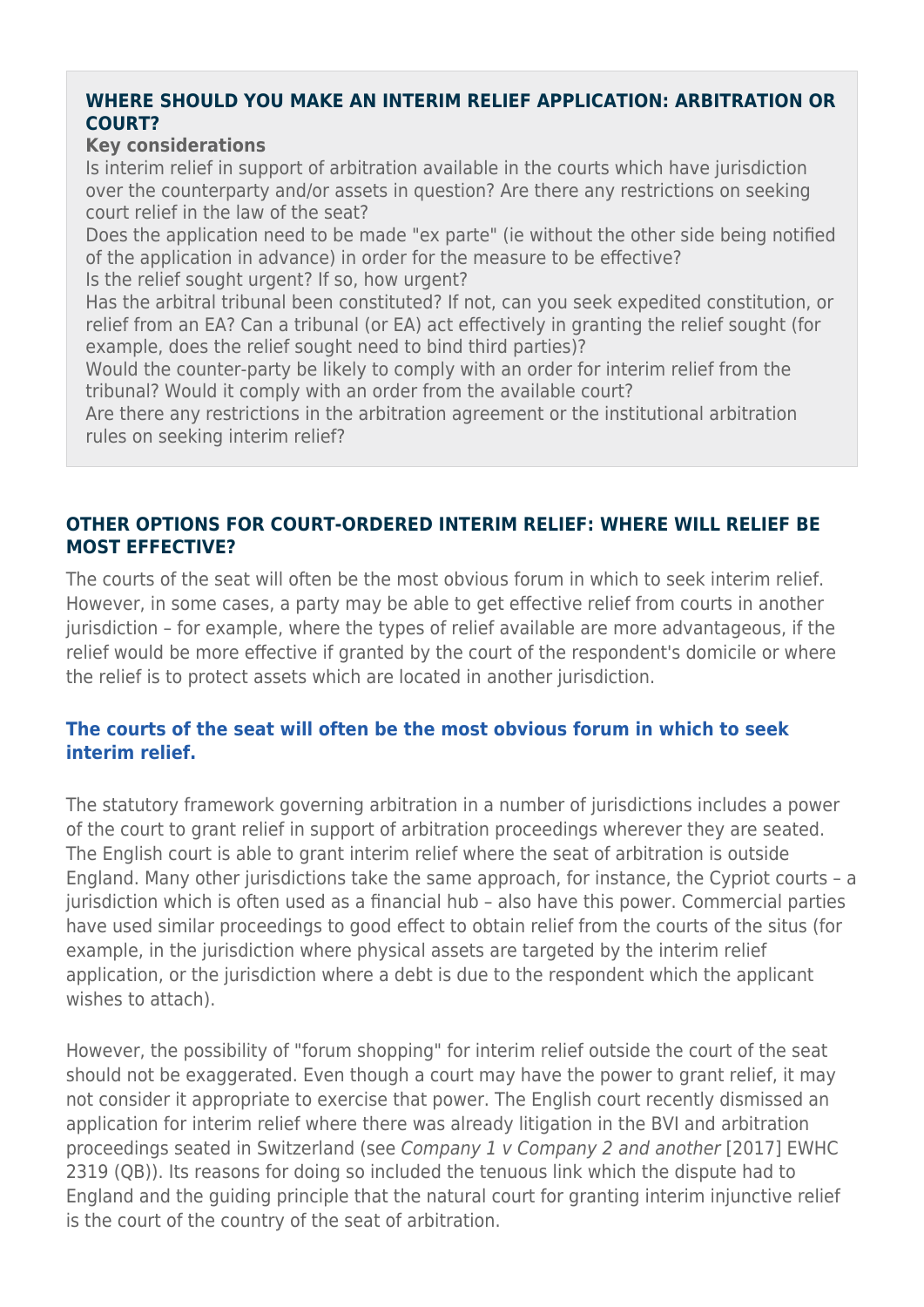A further consideration is whether there are any restrictions in the parties' arbitration agreement which would preclude an application for interim relief to the courts other than the courts of the seat. These restrictions may be express. However, restrictions may also have taken effect by virtue of the parties' choice of institutional arbitration rules, as discussed further below.

#### **RESTRICTIONS ON ACCESS TO COURT-ORDERED INTERIM RELIEF: THE IMPACT OF INSTITUTIONAL ARBITRATION RULES**

#### **Emergency arbitrator provisions or the scope for the expedited constitution of a tribunal may affect the court's power to order interim relief**

The inclusion of EA provisions in all major institutional arbitration rules was heralded as the answer to the need for easy access to emergency relief within the arbitration process. EA provisions are useful where the available courts do not have procedures for granting interim or conservatory measures in support of an arbitration; or where parties prefer to make such an application within the arbitration. In promoting its emergency procedures, the LCIA explains that the EA provisions do not prejudice "a party's right to seek interim relief from any available court" (see the LCIA Notes on Emergency Procedures). Similar statements have been made by other arbitration institutions in respect of their own EA provisions. Institutions have also included or expanded the availability of expedited arbitrations or the expedited formation of tribunals, which can ensure quicker access to interim relief from the tribunal.

Whilst it may not have been the intention in taking these initiatives to prejudice applications to the court for interim relief, a case last year in the English courts demonstrated that the availability of emergency relief within the arbitral process (including the possibility of expedited constitution of a tribunal) could indeed impact not only the court's balancing of the relevant circumstances concerning an application, but the court's powers to grant relief.

In Gerald Metals SA v Timis [2016] EWHC 2327 (Ch), the English court considered its power to order urgent relief under the English Arbitration Act in circumstances where the LCIA had already considered, and refused, an application to appoint an emergency arbitrator. The court found that the test of "urgency" under s44(3) of the English Arbitration Act 1996 would not be satisfied unless:

- the matter was so urgent that there was insufficient time to form an expedited tribunal or appoint an emergency arbitrator; or
- an expedited tribunal or emergency arbitrator could not exercise the necessary powers.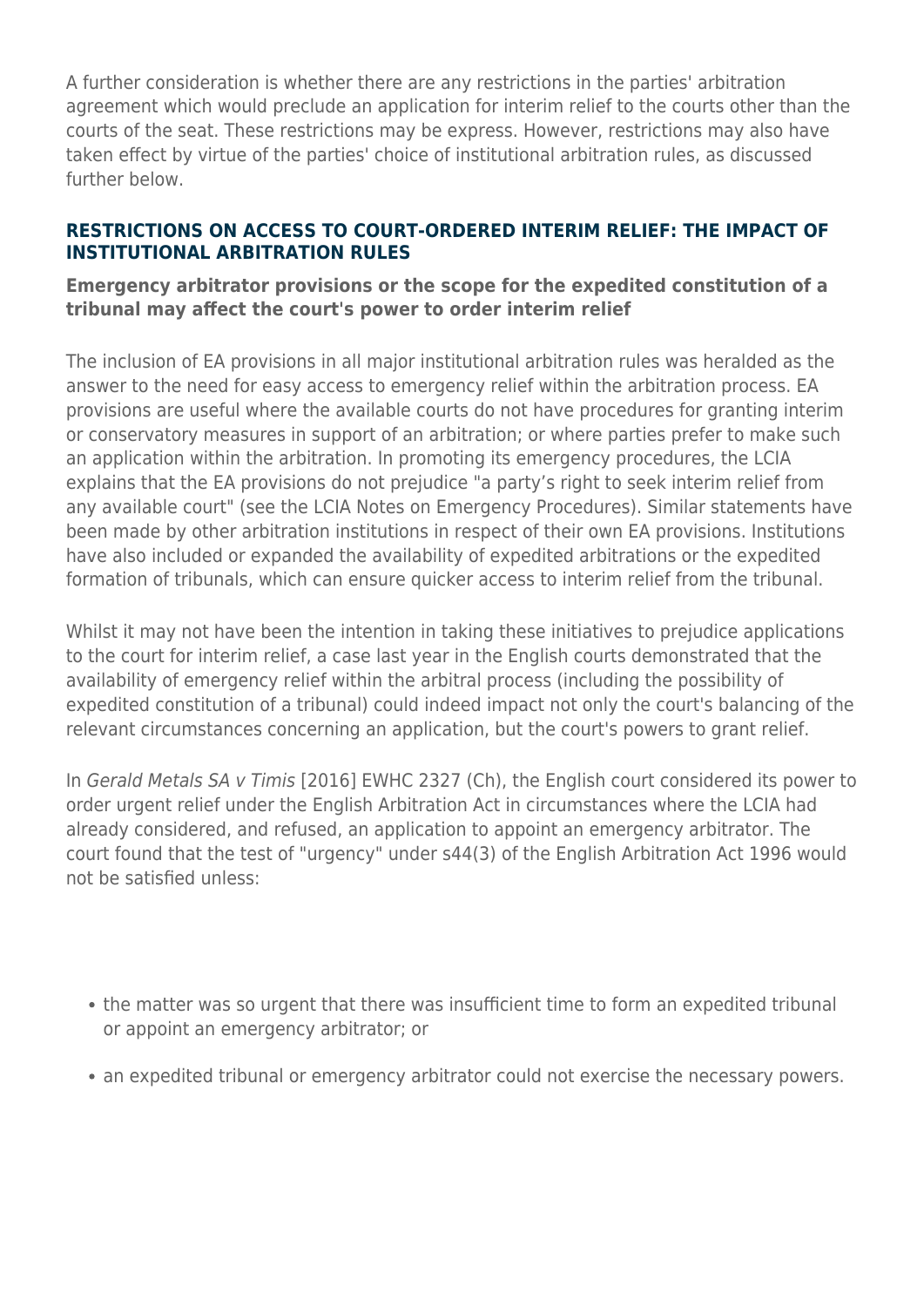In this case, the court considered that, because the application for appointment of an emergency arbitrator had already been considered and dismissed by the LCIA Court, the test of urgency was not satisfied and therefore the court had no power to grant urgent relief under s44(3). The case is discussed in more detail on our arbitration blog [here.](https://hsfnotes.com/arbitration/2016/10/07/english-high-court-has-no-power-to-grant-urgent-relief-under-arbitration-act-where-urgent-relief-could-be-granted-by-expedited-tribunal-or-emergency-arbitrator-under-lcia-rules/)

This case concerned the LCIA Rules and how they interact with the requirements of the English Arbitration Act 1996. **However, the case has far broader application. As noted above, most institutional arbitration rules contain provisions dealing with emergency proceedings – either EA provisions or the ability to seek expedited constitution of a tribunal. Furthermore, many courts will require an applicant for interim relief to establish that the relief sought is urgent before they are empowered to grant it**. As in the case of Gerald Metals, the combination of emergency provisions in the arbitration rules and carefully circumscribed powers of the court could prove fatal to an application for interim relief.

#### **The inclusion of EA provisions in all major institutional arbitration rules was heralded as the answer to the need for easy access to emergency relief within the arbitration process.**

So, can parties have it both ways – keep the EA provisions but without undermining the prospects of an application for interim relief from the courts? It is untested, but the most practical solution may be to include express drafting in the arbitration agreement which seeks to deal with the possibility that a party chooses to bypass the EA procedure, or is not successful in having an EA appointed. Suggested language could record that: neither (i) the potential availability of relief from an EA or the possibility of the expedited constitution of an arbitral tribunal; nor (ii) the failure to make an application for the appointment of an EA or expedited constitution, shall prejudice an application to a state court for interim relief. A further step could be to agree that the decision of the institution on whether to appoint an EA or to expedite constitution of the tribunal, or the decision of an EA on the question of whether the relief should be granted, shall not bind the court or limit its powers, thereby encouraging any court to reach its own conclusion on the facts of the application presented to it. Another option, of course, would be for the parties to exclude the emergency provisions of the institutional rules altogether. Arguably this would be the only effective approach where it is the existence of the mechanisms (rather than any evidence of whether or how they have been invoked) which would go to the jurisdiction of a court to hear an application for interim or emergency relief. Either kind of agreement should be considered carefully. It will be relevant to consider both the specific provisions of the law of the seat and the institutional rules, as well as the potential importance of access to EA relief or expedited constitution of the tribunal if disputes should arise.

 $\pmb{\times}$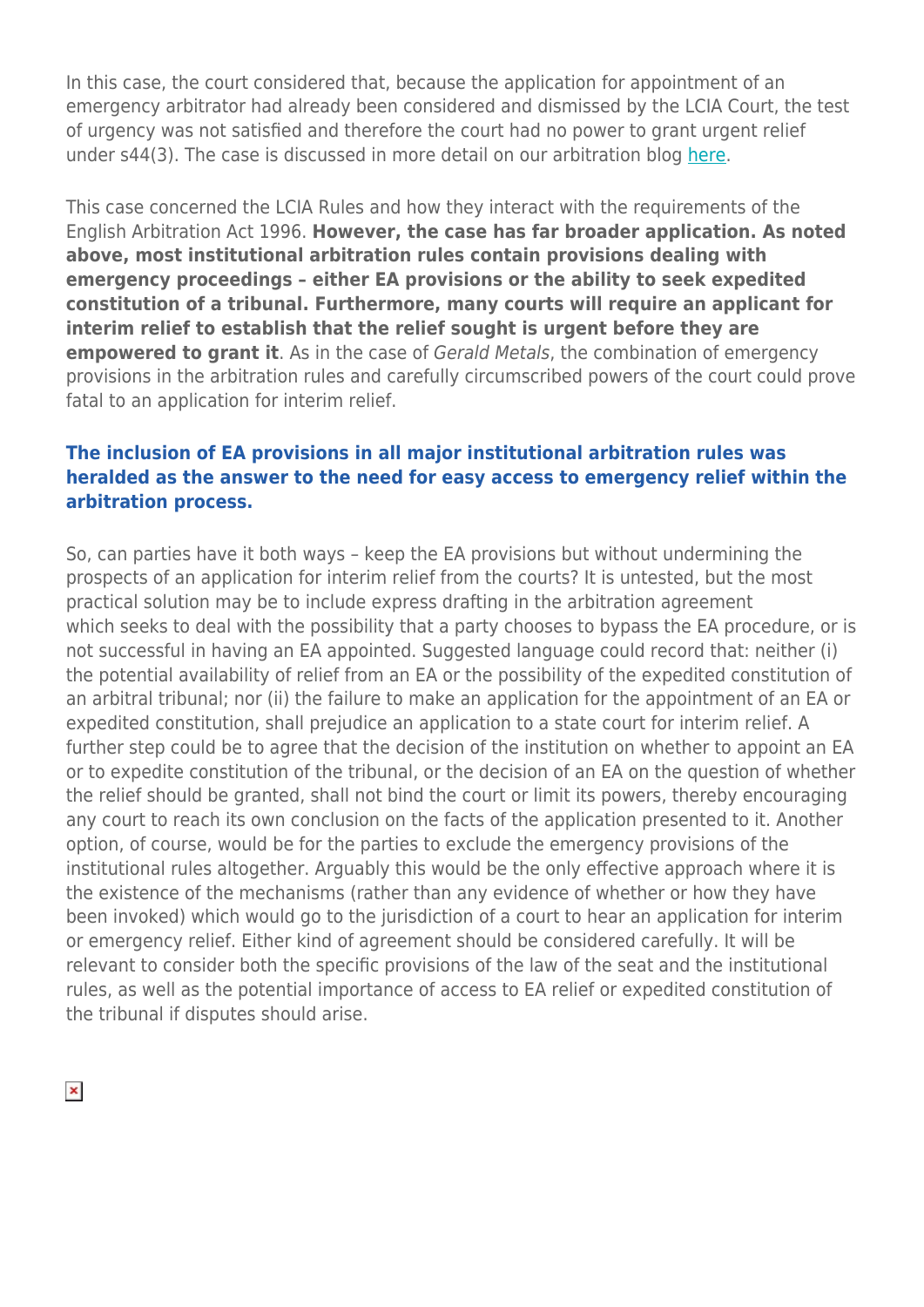#### **RELIEF FROM THE COURT AFTER THE TRIBUNAL IS CONSTITUTED: IS THERE A TWO-STAGE TEST UNDER THE LCIA RULES AND HOW TO AVOID IT?**

In 2014 the LCIA launched its revised Arbitration Rules which introduced changes to the text of Article 25.3, which deals with the parties' right to apply to a state court for interim measures. This provision follows Article 25.1 which sets out the arbitral tribunal's own powers to grant interim or conservatory relief. An application to a state court after formation of the tribunal was permitted by the 2008 Rules "in exceptional cases". The changes to Article 25.3 in the 2014 Rules now explicitly focus on interim and conservatory measures "to similar effect" to those available under Article 25.1, but introduced an additional requirement that applications to a state court after formation of the tribunal may only be made "in exceptional cases **and with the tribunal's authorisation**".

Whilst there is an inherent appeal in seeking to ensure that the tribunal (once constituted) becomes the gatekeeper for the parties' applications for relief related to the proceedings (as is expressly envisaged by some arbitration legislation, for example, s44(3) of the English Arbitration Act 1996, and section 12(A)(6) of the Singapore International Arbitration Act Cap. 143A and more obliquely referred to in others, for example, Article 17J of the UNCITRAL Model Law), problems emerge where a need for such relief arises which is both urgent and involves seeking relief that – while "to similar effect" to that which may be granted under Article 25.1 - is beyond the ability of the tribunal to grant. A sensible reading of Article 25.3 is that it does not require the tribunal to authorise an application to the court for relief that the tribunal itself could not grant (ie relief which is not "to similar effect" to relief which the tribunal is empowered to grant under Article 25.1). A worldwide freezing injunction, for example, is arguably not "to similar effect" as the types of relief which the tribunal is empowered to grant under Article 25.1. However, on its face, Article 25.3 has the potential to cause difficulties for parties seeking urgent, and in particular without notice (ex parte), relief from a state court where that relief may fall within the scope of Article 25.1 or could be regarded as relief "to similar effect".

Moreover, tribunals have interpreted Article 25.3 as introducing a gateway whereby a party is required to establish that the case is "exceptional" (a subjective term which may or may not be equated with urgency) **and** then address the tribunal as to whether it should authorise it. If the tribunal declines to do so, a party who proceeds with an application to the court would be in breach of the LCIA Rules, would risk its reputation with the tribunal, and would also potentially face the prospect of the court refusing the application influenced by the tribunal's decision, rather than the court conducting its own analysis consistent with the precise requirements of the law of the seat. In any event, a party seeking an urgent without notice freezing injunction against the respondent will find such an application completely undermined by any prior application it may be said it needs to make to the tribunal, on notice, for permission under Article 25.3 to apply to the court for such relief.

#### **…the most pragmatic solution for parties concerned about this requirement is to include drafting in their arbitration agreement to dis-apply certain of the requirements of Article 23.2**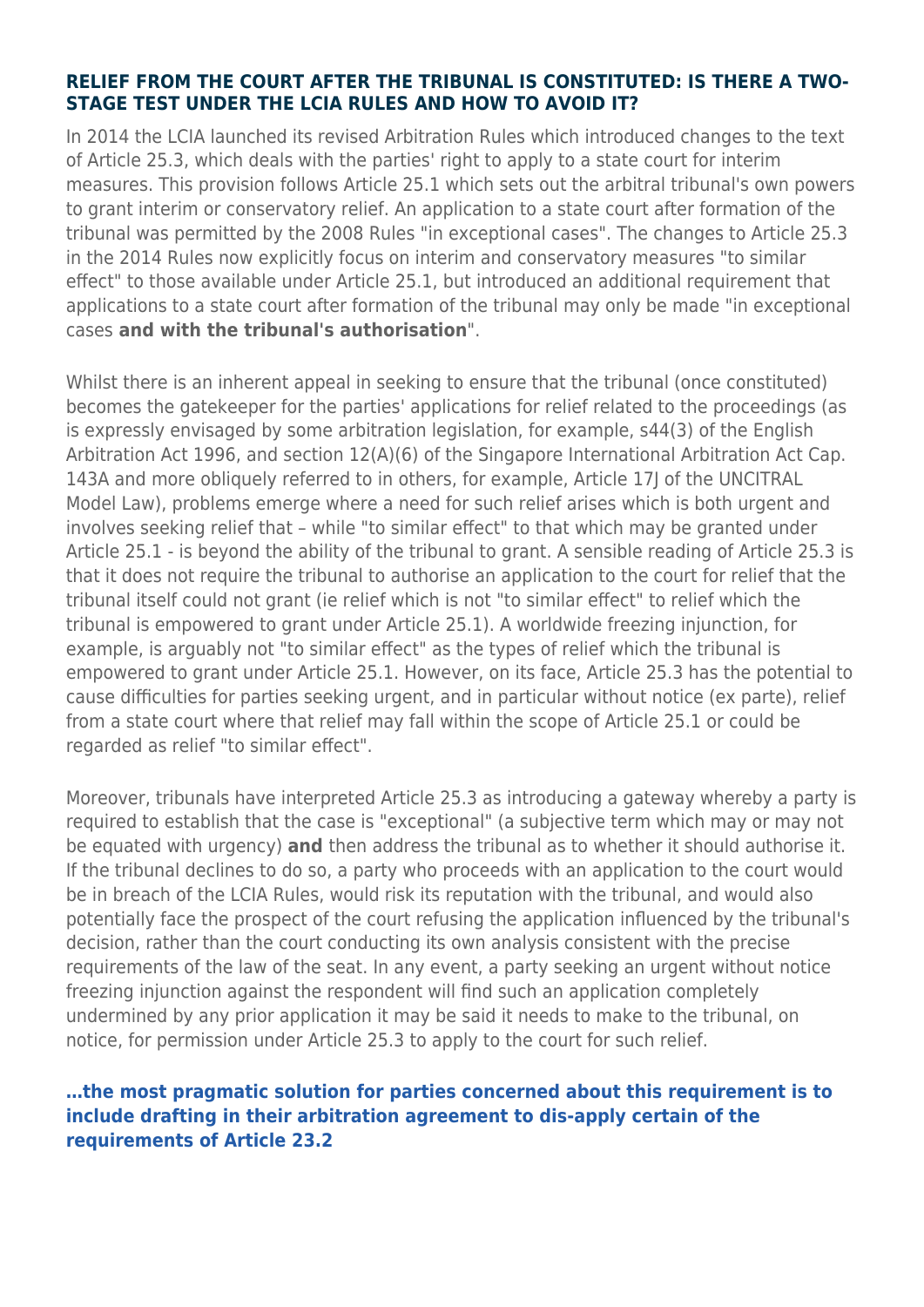Whilst anecdotal evidence from the LCIA suggests that a party may make a retrospective application for the tribunal's authorisation **after** it has sought the relief it needs from the court, the risk remains that a court could refuse to grant the relief on the basis that the arbitration agreement had not been complied with. Any suggestion of unilateral communications with the tribunal to obtain authorisation for an ex parte application would constitute a clear breach of the LCIA Rules and would risk prompting a challenge to the tribunal.

Until the LCIA issues guidance or revises its rules in the light of these considerations, the most pragmatic solution for parties concerned about this requirement is to include drafting in their arbitration agreement to dis-apply certain of the requirements of Article 25.3. For example, parties may choose to dis-apply the requirement for tribunal authorisation under Article 25.3, or they may also consider it prudent to dis-apply the requirement for the case to be "exceptional" in order to avoid any court having to contend with arguments that Article 25.3 imposes a higher or additional threshold of "exceptionalness" on top of any criteria, such as "urgency", imposed by the law of the seat.

Nor is this simply an LCIA Rules issue. Notably, a similar requirement for there to be "exceptional circumstances" is found in the SIAC Rules 2016. Other sets of institutional rules, such as the SCC Rules 2017, HKIAC Administered Arbitration Rules 2013, and ICDR Rules 2010 do not impose any additional hurdles, simply recognising that an application to a court is not inconsistent with an agreement to arbitrate. The ICC Rules 2017 specify that a party may apply to a court for interim relief after the file has been transmitted to the tribunal "in appropriate circumstances".

Given the significance of interim relief to the effective resolution of disputes through arbitration, and the ability to enforce arbitral awards, this is an area which merits attention from the parties at the transaction stage. As well as considering the powers of the potentially relevant courts to grant relief should the need arise, it is important to consider the requirements of the chosen institutional arbitration rules and how these two aspects of the dispute resolution process may need to work together. As ever, time spent reflecting on the scope of the dispute resolution provisions, and their suitability to the sorts of disputes that may later appear, can help the parties lay the groundwork to obtain effective interim relief in support of arbitration proceedings if it is ever needed.